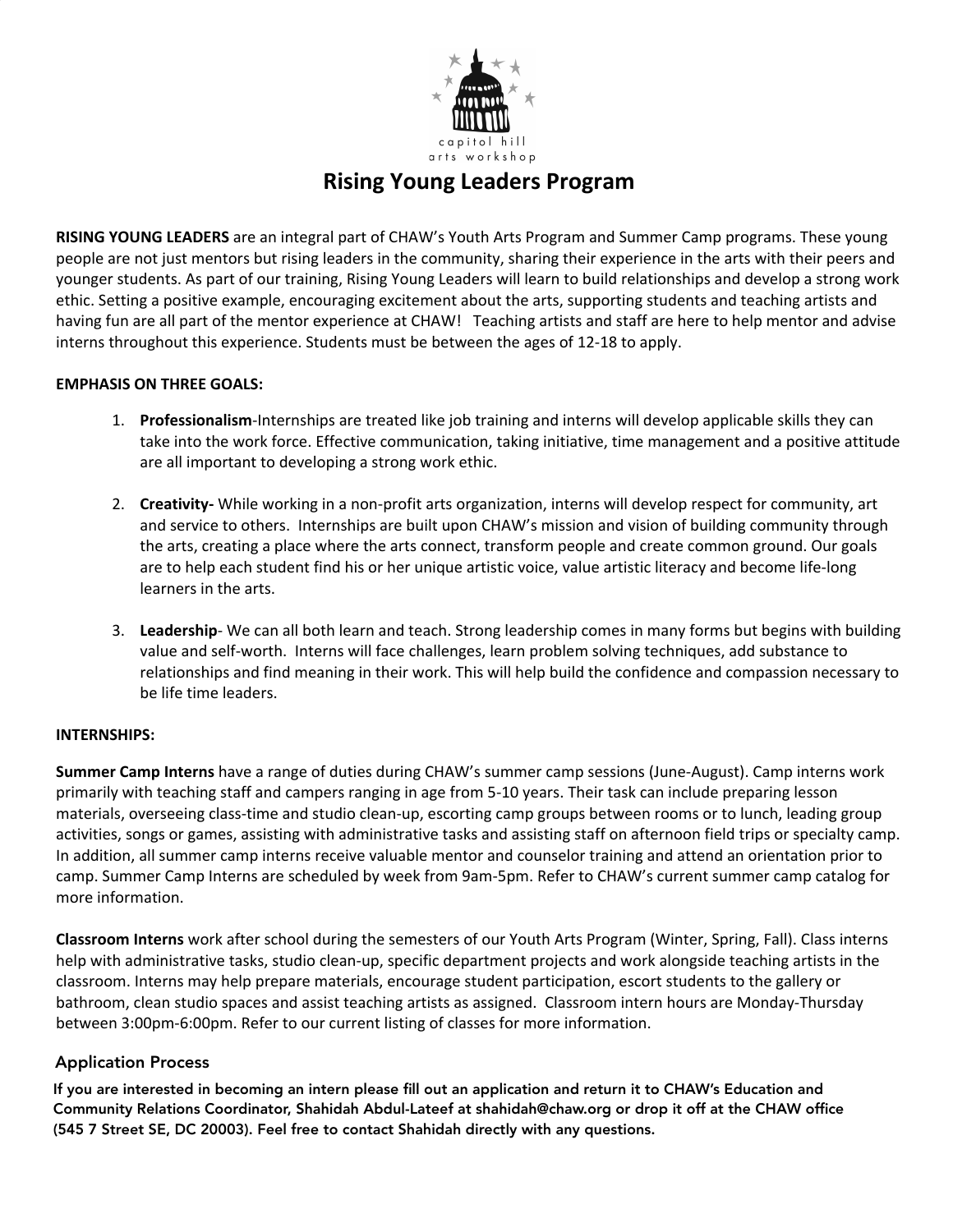

# **Rising Young Leaders Application**

545 7<sup>th</sup> Street, SE Washington, DC 20003 (202) 547-6839 | www.chaw.org

#### **GENERAL INFORMATION**

| <b>Students Name</b>             | <b>Parent Name</b> |                                 |       | <b>Home Telephone</b><br>$\overline{\phantom{a}}$ |
|----------------------------------|--------------------|---------------------------------|-------|---------------------------------------------------|
| <b>Address (Mailing Address)</b> | (City, State)      |                                 | (Zip) | Cell phone                                        |
| <b>Parents E-Mail Address</b>    |                    | <b>Students E-Mail Address</b>  |       |                                                   |
| <b>Emergency Contact Name</b>    |                    | <b>Emergency Contact Number</b> |       |                                                   |

#### **EDUCATION**

| Name of School: | Grade: | Age:<br>$\overline{\phantom{0}}$ |
|-----------------|--------|----------------------------------|
|                 |        |                                  |

#### **INTERNSHIPS**

| What Internship are you applying for?                                                                                                                               |  |  |  |  |
|---------------------------------------------------------------------------------------------------------------------------------------------------------------------|--|--|--|--|
| Summer Camp Intern (June-August)<br>Classroom Intern (Winter/Spring/Fall)                                                                                           |  |  |  |  |
| Please list any previous experience you might have working with children, in arts administration, as a camp counselor,                                              |  |  |  |  |
| classroom assistant, etc.:                                                                                                                                          |  |  |  |  |
|                                                                                                                                                                     |  |  |  |  |
|                                                                                                                                                                     |  |  |  |  |
|                                                                                                                                                                     |  |  |  |  |
| Are you interested in working with a specific department, teaching artist or class option? If so, which ones and have you<br>worked with this teacher/media before? |  |  |  |  |
|                                                                                                                                                                     |  |  |  |  |
|                                                                                                                                                                     |  |  |  |  |
|                                                                                                                                                                     |  |  |  |  |
| Classroom Intern hours run 3:00pm-6:00pm, Monday - Thursday. Below neatly list the days and times you are available:                                                |  |  |  |  |
|                                                                                                                                                                     |  |  |  |  |
|                                                                                                                                                                     |  |  |  |  |
|                                                                                                                                                                     |  |  |  |  |
|                                                                                                                                                                     |  |  |  |  |
|                                                                                                                                                                     |  |  |  |  |
|                                                                                                                                                                     |  |  |  |  |
|                                                                                                                                                                     |  |  |  |  |
| Summer Camp Interns are scheduled by week from 9am-5pm. Refer to CHAW's current summer camp catalog and neatly                                                      |  |  |  |  |
| list all weeks/camps you are available:                                                                                                                             |  |  |  |  |
|                                                                                                                                                                     |  |  |  |  |
|                                                                                                                                                                     |  |  |  |  |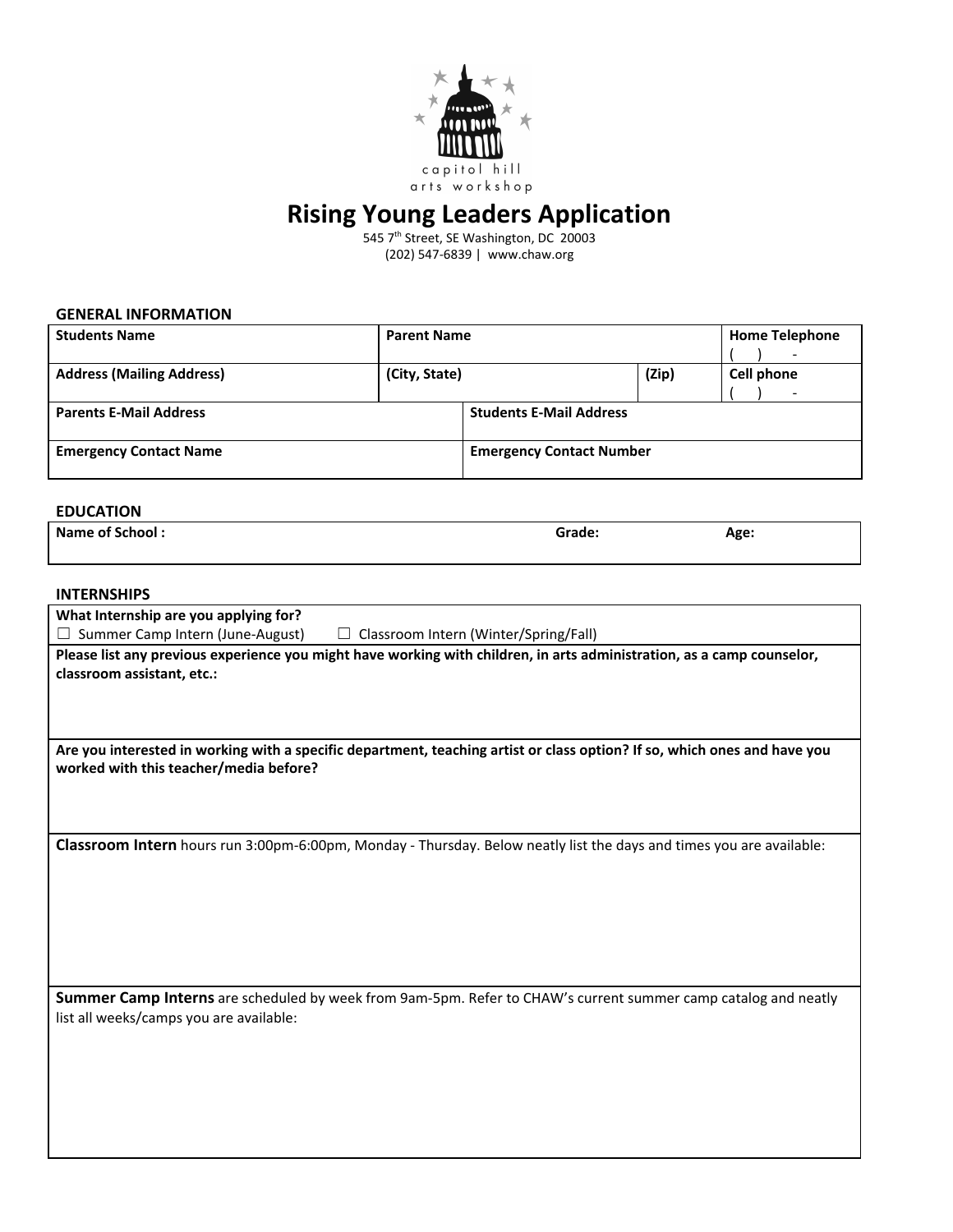# **HOW HAVE THE ARTS TRANSFORMED YOUR LIFE OR THE LIFE OF SOMEONE YOU KNOW?**

# **HOW DO YOU SEE YOURSELF SHARING THE ARTS WITH YOUNGER CHILDREN?**

## **IS THERE AN ARTIST, MUSICIAN, TEACHER OR OTHER PERSON THAT INSPIRES YOU? IF YES, WHY?**